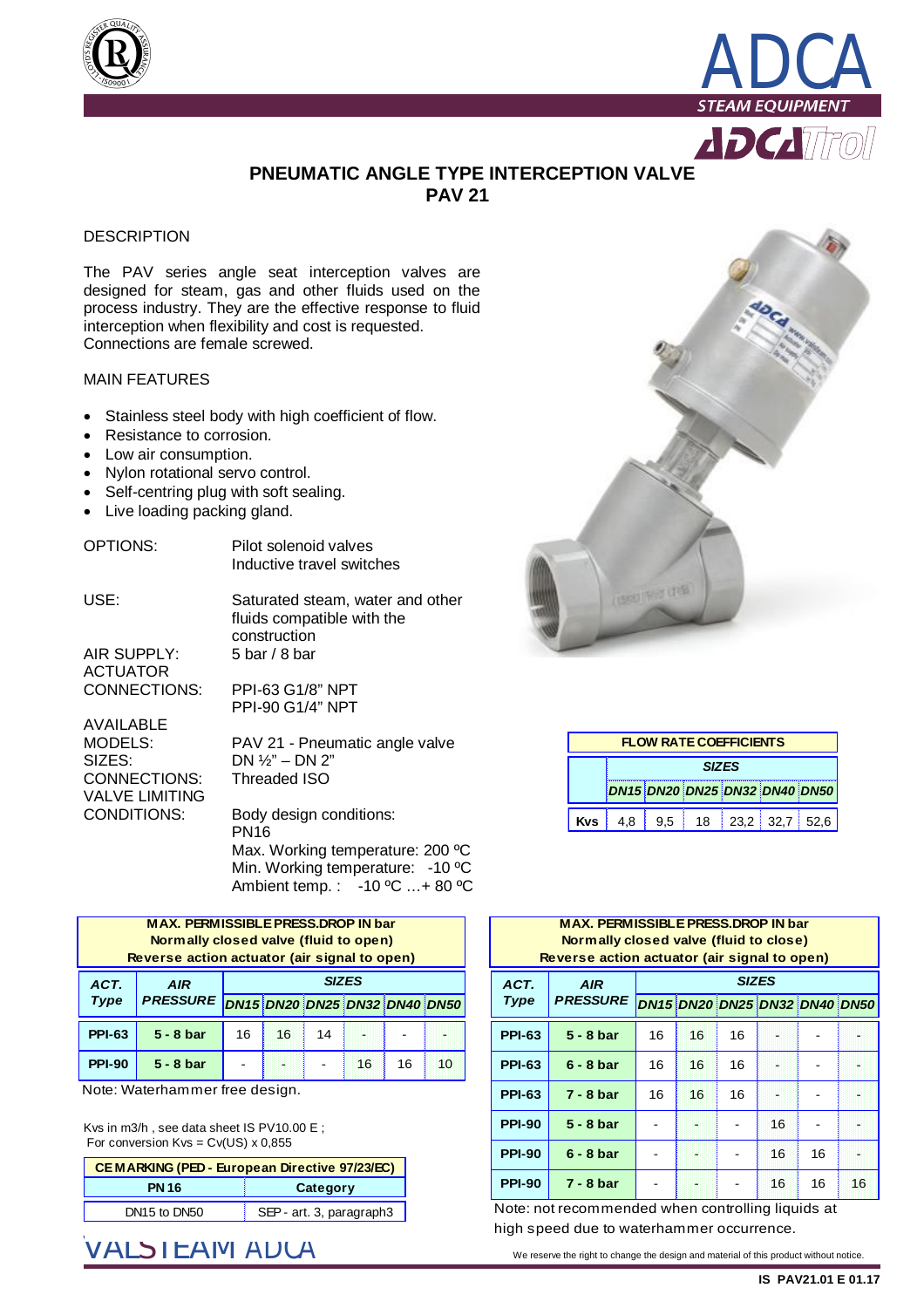





|    | <b>DIMENSIONS (mm)</b> |     |     |                                  |                 |               |                   |                               |  |  |
|----|------------------------|-----|-----|----------------------------------|-----------------|---------------|-------------------|-------------------------------|--|--|
|    |                        |     | C   | Ø<br>D                           | C               | Ø<br>D        | WHT.              | WHT.<br><b>Kgs</b><br>w/PPI90 |  |  |
| DN | A                      | B   |     | <b>Actuator</b><br><b>PPI-63</b> | <b>Actuator</b> | <b>PPI-90</b> | Kgs<br>$W/PP$ 163 |                               |  |  |
| 15 | 68                     | 174 | 155 | 75                               | 155             | 110           | 1,35              | 2,4                           |  |  |
| 20 | 75                     | 182 | 158 | 75                               | 158             | 110           | 1,45              | 2,5                           |  |  |
| 25 | 90                     | 190 | 166 | 75                               | 166             | 110           | 1,65              | 2,7                           |  |  |
| 32 | 116                    | 261 | 227 | 75                               | 227             | 110           | 2,3               | 3,3                           |  |  |
| 40 | 116                    | 265 | 229 | 75                               | 229             | 110           | 2,55              | 3,5                           |  |  |
| 50 | 138                    | 282 | 238 | 75                               | 238             | 110           | 3,6               | 4,7                           |  |  |



| <b>MATERIALS</b> |                                    |                  |  |  |  |  |
|------------------|------------------------------------|------------------|--|--|--|--|
| POS.             | <b>DESIGNATION</b>                 | <b>MATERIAL</b>  |  |  |  |  |
|                  | Valve Body                         | CF8M / 1.4408    |  |  |  |  |
| $\overline{2}$   | <b>Bonnet</b>                      | CF8 / 1.4308     |  |  |  |  |
| 3                | <b>Actuator Flange</b>             | CF8 / 1.4308     |  |  |  |  |
| $\overline{4}$   | <b>Actuator Cover</b>              | CF8 / 1.4308     |  |  |  |  |
| 5                | Piston                             | Aluminium        |  |  |  |  |
| 6                | <b>Indication Stem</b>             | <b>Plastic</b>   |  |  |  |  |
| 7                | Packing <sup>1)</sup>              | PTFE / GR        |  |  |  |  |
| 8                | Valve Plug <sup>1)</sup>           | 1.4401 / PTFE-GR |  |  |  |  |
| 9                | Travel switch $2$ )                | Metal            |  |  |  |  |
| 10               | SV32C selenoid valve <sup>2)</sup> | Aluminium alloy  |  |  |  |  |

1) Available spare parts.

2) Optional.

## TRAVEL SWITCH

The travel switch provides an electrical signal that indicates either the open or closed position of the valve. This signal is given by a non-contact electronic inductive proximity sensor.



# VALSTEAM *ADCA* We reserve the right to change the design and material of this product without notice.